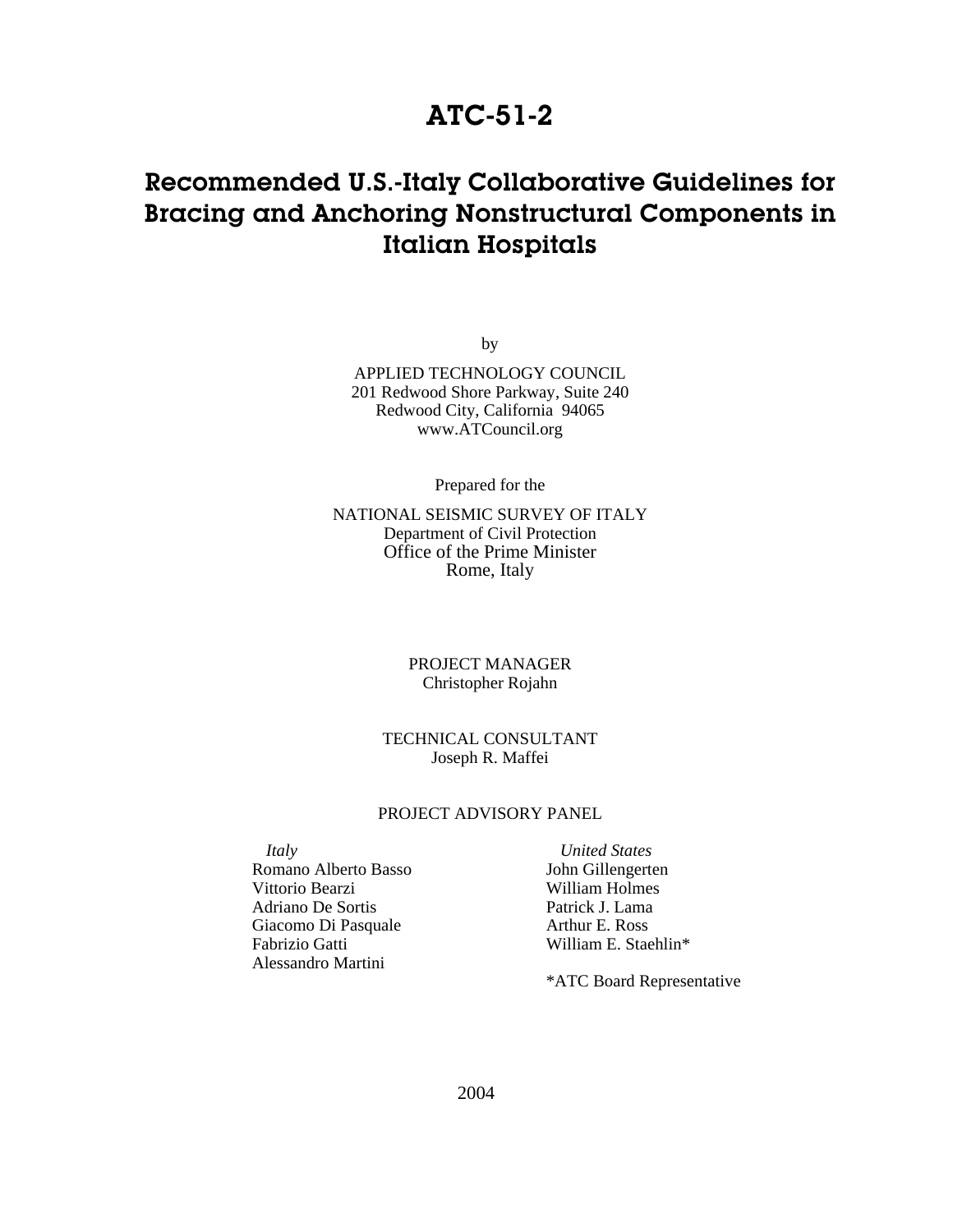## **Preface**

In 2002, the Servizio Sismico Nazionale of Italy (Italian National Seismic Survey, NSS<sup>1</sup>) awarded a contract to the Applied Technology Council (ATC) of the United States to develop guidelines for bracing and anchoring nonstructural components in Italian hospitals. The project, conducted as the third phase of a larger cooperative program conducted by NSS and ATC to develop recommendations to improve hospital seismic safety in Italy, was denoted ATC-51-2. The program's collaborative recommendations are based on the perspectives, experience, and knowledge of specialists from both countries in earthquake engineering, hospital seismic safety, and hospital regulation.

Under the first phase of the program, ATC and NSS developed a series of overarching recommendations for the program. The recommendations from the first phase are documented in the ATC-51 report, *U.S.-Italy Collaborative Recommendations for Improving the Seismic Safety of Hospitals in Italy* (ATC, 2000).

The second phase of the program, otherwise known as the ATC-51-1 project, addressed one of the short-term recommendations made in the first phase — planning for emergency response and postearthquake inspection. The Phase 2 recommendations are documented in the ATC-51-1 report, *Recommended U.S.-Italy Collaborative Procedures for Earthquake Emergency Response Planning for Hospitals in Italy* (ATC, 2002). The recommended procedures can be implemented through the use of a Postearthquake Inspection Notebook, included as an appendix in the ATC-51-1 report. The report demonstrates application of the procedures on two representative Italian hospital facilities.

The third phase of the program, documented in this ATC-51-2 report, focused on developing guidelines for bracing and anchoring nonstructural components in Italian hospitals. Phase 3 project activities included: (1) a visit by U.S. specialists to Italy to inspect bracing of

\_\_\_\_\_\_\_\_\_\_\_\_\_\_\_\_\_\_\_\_\_\_\_\_\_\_\_\_\_\_

nonstructural components in representative hospital facilities, (2) a review by the advisory Project Engineering Panel (PEP) of information provided by NSS on the performance of nonstructural components in recent Italian earthquakes and on regulations pertaining to the anchorage and bracing of nonstructural components, (3) development of recommendations during a project meeting in California in June 2003, and (4) a visit by project participants from Italy to hospital sites in the San Francisco Bay area to observe methods for anchoring and bracing nonstructural components in representative California hospital facilities.

This report contains: (1) technical background information, including an overview of nonstructural component damage in prior earthquakes; (2) generalized recommendations for assessment of nonstructural components and recommended performance objectives and requirements; (3) specific recommendations pertaining to twentyseven different types of nonstructural components; (4) design examples that illustrate in detail how a structural engineer evaluates and designs the retrofit of a nonstructural component; (5) additional seismic design considerations for nonstructural components; and (6) guidance pertaining to the design and selection of devices for seismic anchorage.

ATC gratefully acknowledges the project participants who developed this report: technical consultant Joseph R. Maffei, who served as the principal report author; Italian PEP members Romano Alberto Basso, Vittorio Bearzi, Adriano De Sortis, Giacomo Di Pasquale (lead NSS representative), Fabrizio Gatti, and Alessandro Martini; U.S. PEP members John Gillengerten, William T. Holmes, Patrick J. Lama, Arthur E. Ross, and William E. Staehlin (ATC Board representative); Peter N. Mork and Michelle Schwartzbach, who provided report production services; and Tito Sanò, who cooperated in reviewing the report. The affiliations of these individuals are provided in the list of project participants.

Christopher Rojahn ATC Executive Director

<sup>&</sup>lt;sup>1</sup>NSS is one of the offices of the Department of Civil Protection of the Office of the Prime Minister of Italy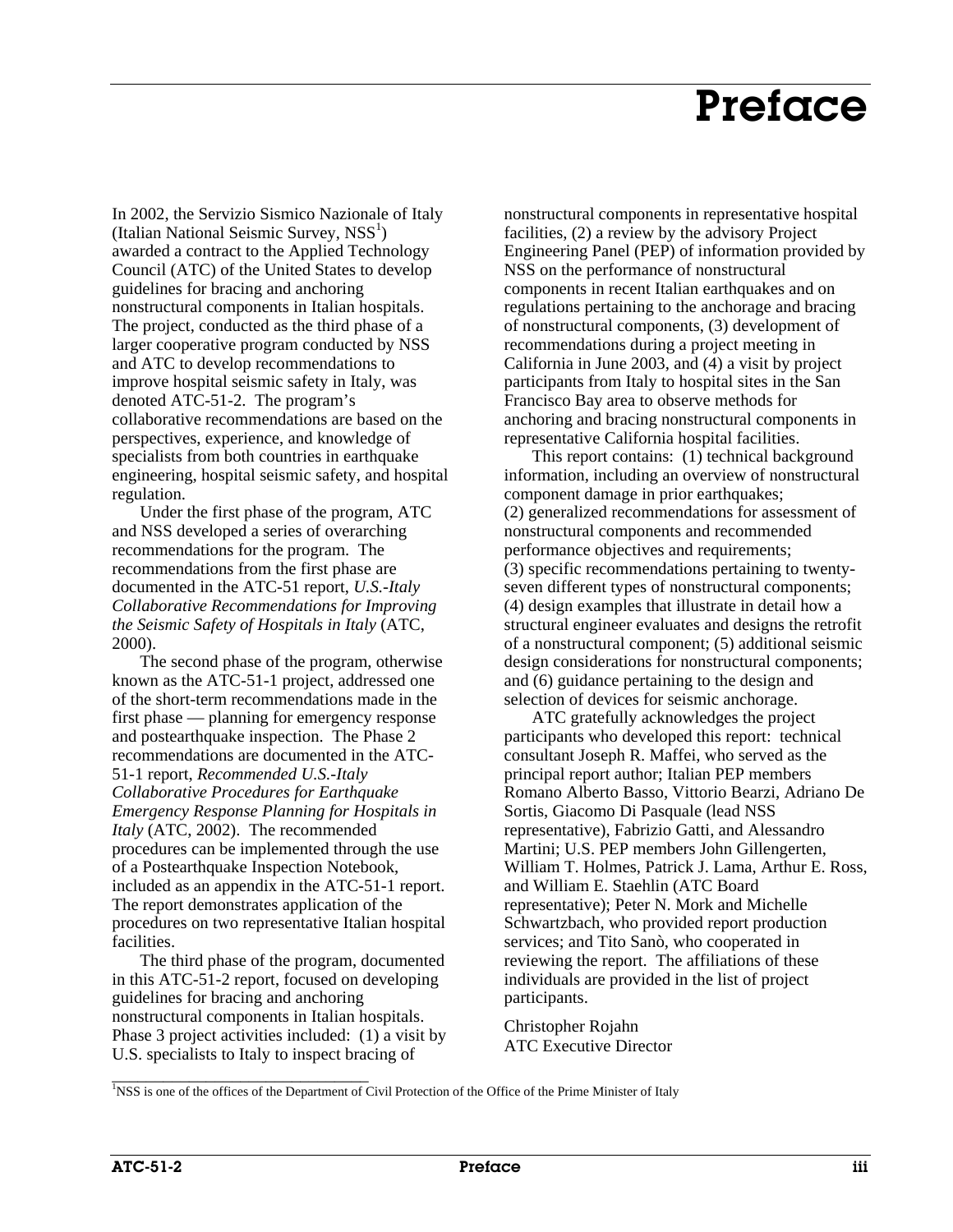# **Contents**

| 1. |            |                                                                         |  |  |  |
|----|------------|-------------------------------------------------------------------------|--|--|--|
|    | 1.1<br>1.2 |                                                                         |  |  |  |
| 2. |            |                                                                         |  |  |  |
|    | 2.1        |                                                                         |  |  |  |
|    | 2.2        |                                                                         |  |  |  |
|    | 2.3        |                                                                         |  |  |  |
|    | 2.4        |                                                                         |  |  |  |
|    |            | 2.4.1                                                                   |  |  |  |
|    |            | 2.4.2                                                                   |  |  |  |
|    |            | 2.4.3                                                                   |  |  |  |
|    | 2.5        |                                                                         |  |  |  |
| 3. |            |                                                                         |  |  |  |
|    | 3.1        | Recommendations on which Nonstructural Items Require Seismic Evaluation |  |  |  |
|    |            |                                                                         |  |  |  |
|    |            | 3.1.1                                                                   |  |  |  |
|    |            | 3.1.2                                                                   |  |  |  |
|    |            | 3.1.3                                                                   |  |  |  |
|    |            | 3.1.4                                                                   |  |  |  |
|    | 3.2        |                                                                         |  |  |  |
|    |            | 3.2.1                                                                   |  |  |  |
|    |            | 3.2.2                                                                   |  |  |  |
|    | 3.3        |                                                                         |  |  |  |
|    | 3.4        |                                                                         |  |  |  |
|    |            | 3.4.1                                                                   |  |  |  |
|    |            | 3.4.2                                                                   |  |  |  |
|    |            | 3.4.3                                                                   |  |  |  |
|    |            | 3.4.4                                                                   |  |  |  |
|    | 3.5        |                                                                         |  |  |  |
|    | 3.6        |                                                                         |  |  |  |
|    |            | 3.6.1                                                                   |  |  |  |
|    |            | 3.6.2                                                                   |  |  |  |
|    |            | 3.6.3                                                                   |  |  |  |
|    | 3.7        |                                                                         |  |  |  |
| 4. |            |                                                                         |  |  |  |
| 5. |            |                                                                         |  |  |  |
|    | 5.1        |                                                                         |  |  |  |
|    |            | 5.1.1                                                                   |  |  |  |
|    |            | 5.1.2                                                                   |  |  |  |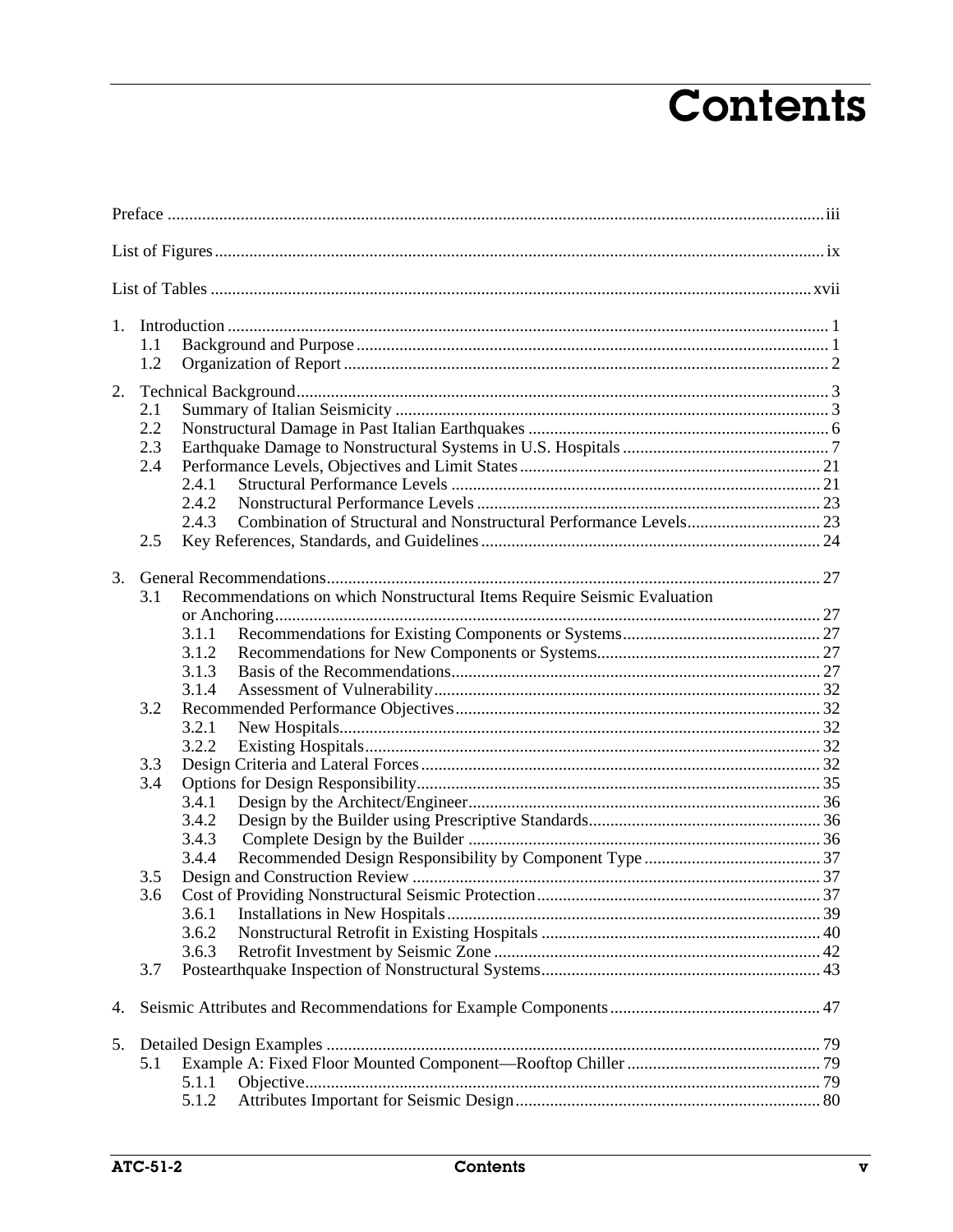|    |     | 5.1.3 |                                                                               |  |
|----|-----|-------|-------------------------------------------------------------------------------|--|
|    | 5.2 |       |                                                                               |  |
|    |     | 5.2.1 |                                                                               |  |
|    |     | 5.2.2 |                                                                               |  |
|    |     | 5.2.3 |                                                                               |  |
|    |     | 5.2.4 |                                                                               |  |
|    |     | 5.2.5 |                                                                               |  |
|    | 5.3 |       | Example C: Example Prescriptive Requirements for Layout of Seismic Braces  94 |  |
|    |     | 5.3.1 |                                                                               |  |
|    |     | 5.3.2 |                                                                               |  |
|    |     |       |                                                                               |  |
|    |     | 5.3.3 |                                                                               |  |
|    |     |       |                                                                               |  |
| 6. |     |       |                                                                               |  |
|    | 6.1 |       |                                                                               |  |
|    | 6.2 |       |                                                                               |  |
|    |     | 6.2.1 |                                                                               |  |
|    |     | 6.2.2 |                                                                               |  |
|    |     | 6.2.3 |                                                                               |  |
|    |     | 6.2.4 |                                                                               |  |
|    |     | 6.2.5 |                                                                               |  |
|    |     | 6.2.6 |                                                                               |  |
|    |     | 6.2.7 |                                                                               |  |
|    |     | 6.2.8 |                                                                               |  |
|    | 6.3 |       |                                                                               |  |
|    |     | 6.3.1 |                                                                               |  |
|    |     | 6.3.2 |                                                                               |  |
|    |     | 6.3.3 |                                                                               |  |
|    | 6.4 |       |                                                                               |  |
|    |     | 6.4.1 |                                                                               |  |
|    |     | 6.4.2 |                                                                               |  |
|    |     | 6.4.3 |                                                                               |  |
|    | 6.5 |       |                                                                               |  |
|    |     | 6.5.1 |                                                                               |  |
|    |     | 6.5.2 |                                                                               |  |
|    |     | 6.5.3 |                                                                               |  |
|    | 6.6 |       |                                                                               |  |
|    |     | 6.6.1 |                                                                               |  |
|    |     | 6.6.2 |                                                                               |  |
|    |     |       |                                                                               |  |
|    |     | 6.6.3 |                                                                               |  |
|    | 6.7 |       |                                                                               |  |
|    |     | 6.7.1 |                                                                               |  |
|    |     | 6.7.2 |                                                                               |  |
|    |     | 6.7.3 |                                                                               |  |
|    |     | 6.7.4 |                                                                               |  |
|    | 6.8 |       |                                                                               |  |
|    |     | 6.8.1 |                                                                               |  |
|    |     | 6.8.2 |                                                                               |  |
|    |     | 6.8.3 |                                                                               |  |
|    |     | 6.8.4 |                                                                               |  |
|    |     | 6.8.5 |                                                                               |  |
|    |     | 6.8.6 |                                                                               |  |
|    | 6.9 |       |                                                                               |  |
|    |     | 6.9.1 |                                                                               |  |
|    |     | 6.9.2 |                                                                               |  |
|    |     | 6.9.3 |                                                                               |  |
|    |     |       |                                                                               |  |